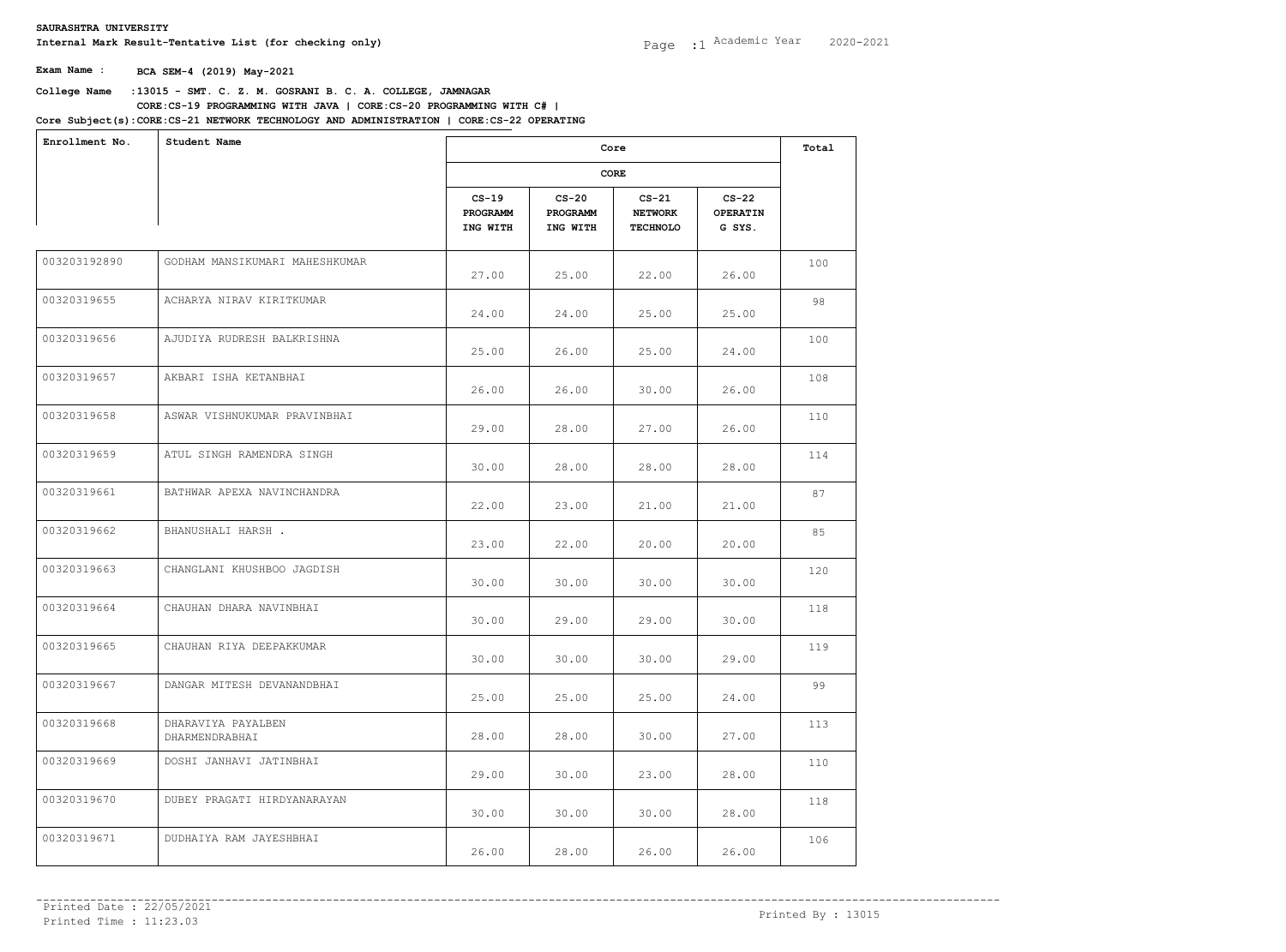## **College Name** :**13015 - SMT. C. Z. M. GOSRANI B. C. A. COLLEGE, JAMNAGAR CORE:CS-19 PROGRAMMING WITH JAVA | CORE:CS-20 PROGRAMMING WITH C# |**

**Core Subject(s)**: **CORE:CS-21 NETWORK TECHNOLOGY AND ADMINISTRATION | CORE:CS-22 OPERATING** 

| Enrollment No. | Student Name                        |                                 | Core<br>CORE                    |                                              |                                      |     |
|----------------|-------------------------------------|---------------------------------|---------------------------------|----------------------------------------------|--------------------------------------|-----|
|                |                                     |                                 |                                 |                                              |                                      |     |
|                |                                     | $CS-19$<br>PROGRAMM<br>ING WITH | $CS-20$<br>PROGRAMM<br>ING WITH | $CS-21$<br><b>NETWORK</b><br><b>TECHNOLO</b> | $CS-22$<br><b>OPERATIN</b><br>G SYS. |     |
| 00320319674    | GADHIA RINAL MANSUKHBHAI            | 30.00                           | 30.00                           | 30.00                                        | 30.00                                | 120 |
| 00320319675    | GANDHI MILAN ROHITBHAI              | 25.00                           | 24.00                           | 30.00                                        | 24.00                                | 103 |
| 00320319677    | GOHIL VISHAL DINESHBHAI             | 30.00                           | 30.00                           | 30.00                                        | 24.00                                | 114 |
| 00320319678    | GOSAI DISHA PRABUNATH               | 25.00                           | 25.00                           | 25.00                                        | 25.00                                | 100 |
| 00320319679    | GOSWAMI RIYA GUNVANTPARI            | 28.00                           | 30.00                           | 30.00                                        | 29.00                                | 117 |
| 00320319680    | JADAV DEEP MANSUKHBHAI              | 24.00                           | 20.00                           | 20.00                                        | 21.00                                | 85  |
| 00320319681    | JADEJA BHAVDEEPSINH VIKRAMSINH      | 20.00                           | 20.00                           | 20.00                                        | 21.00                                | 81  |
| 00320319682    | JADEJA PRUTHVISINH VIKRAMSINH       | 29.00                           | 29.00                           | 29.00                                        | 27.00                                | 114 |
| 00320319683    | JAMI FAIZ JAHIDBHAI                 | 30.00                           | 30.00                           | 30.00                                        | 29.00                                | 119 |
| 00320319684    | JOISAR KAJAL SATISHBHAI             | 30.00                           | 30.00                           | 30.00                                        | 30.00                                | 120 |
| 00320319685    | JOSHI ABHISHEK JITESHBHAI           | 28.00                           | 30.00                           | 29.00                                        | 28.00                                | 115 |
| 00320319686    | KACHHATIYA NISHA BHARATKUMAR        | 30.00                           | 30.00                           | 30.00                                        | 28.00                                | 118 |
| 00320319687    | KALAVADIYA KEVALKUMAR<br>VASANTBHAI | 25.00                           | 26.00                           | 25.00                                        | 23.00                                | 99  |
| 00320319688    | KALOLA NEET KALPESHBHAI             | 24.00                           | 22.00                           | 22.00                                        | 23.00                                | 91  |
| 00320319689    | KAMANI KAUSHIK BAVANJIBHAI          | 24.00                           | 23.00                           | 22.00                                        | 22.00                                | 91  |
| 00320319690    | KANAJARIYA RAVI PRAVINBHAI          | 28.00                           | 28.00                           | 29.00                                        | 25.00                                | 110 |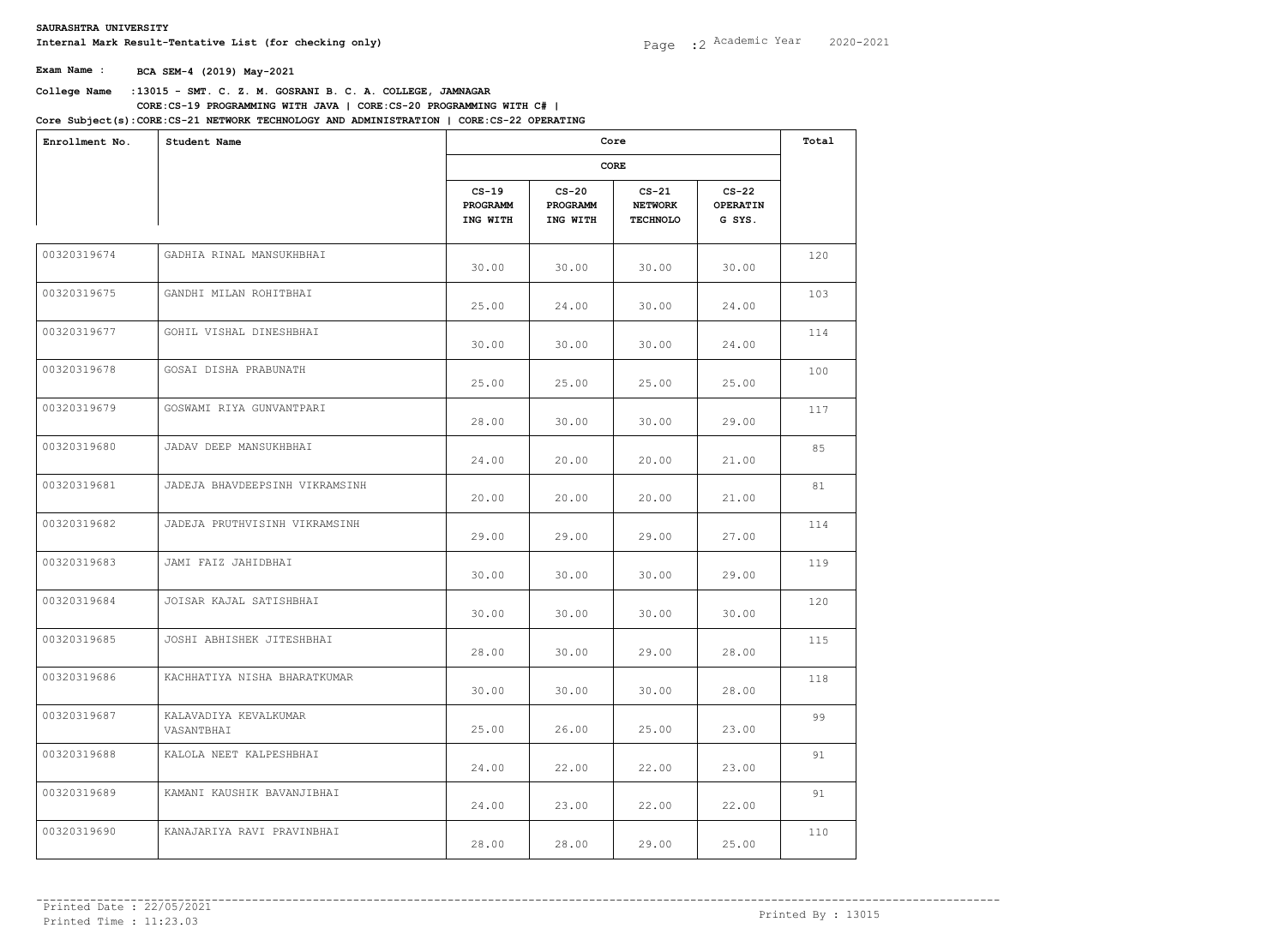## **College Name** :**13015 - SMT. C. Z. M. GOSRANI B. C. A. COLLEGE, JAMNAGAR CORE:CS-19 PROGRAMMING WITH JAVA | CORE:CS-20 PROGRAMMING WITH C# |**

**Core Subject(s)**: **CORE:CS-21 NETWORK TECHNOLOGY AND ADMINISTRATION | CORE:CS-22 OPERATING** 

| Enrollment No. | Student Name                  |                                 | Core<br>CORE                    |                                              |                                      |     |
|----------------|-------------------------------|---------------------------------|---------------------------------|----------------------------------------------|--------------------------------------|-----|
|                |                               |                                 |                                 |                                              |                                      |     |
|                |                               | $CS-19$<br>PROGRAMM<br>ING WITH | $CS-20$<br>PROGRAMM<br>ING WITH | $CS-21$<br><b>NETWORK</b><br><b>TECHNOLO</b> | $CS-22$<br><b>OPERATIN</b><br>G SYS. |     |
| 00320319691    | KANAKHARA MANSI BHAVESH       | 30.00                           | 30.00                           | 30.00                                        | 28.00                                | 118 |
| 00320319692    | KANSARA SNEHA KAMLESHBHAI     | 30.00                           | 27.00                           | 29.00                                        | 28.00                                | 114 |
| 00320319693    | KODINARIYA VAIBHAV HASMUKH    | 30.00                           | 30.00                           | 30.00                                        | 29.00                                | 119 |
| 00320319696    | MALDE DEEP ATULBHAI           | 20.00                           | 20.00                           | 20.00                                        | 21.00                                | 81  |
| 00320319697    | MANGE PALAK HARISH            | 23.00                           | 23.00                           | 22.00                                        | 22.00                                | 90  |
| 00320319699    | MARU JIGAR MAHENDRAKUMAR      | 30.00                           | 30.00                           | 30.00                                        | 30.00                                | 120 |
| 00320319700    | MARU MINAL BHARATBHAI         | 30.00                           | 30.00                           | 26.00                                        | 24.00                                | 110 |
| 00320319701    | MEENA SANDEEP SHIVCHARAN      | 30.00                           | 28.00                           | 30.00                                        | 29.00                                | 117 |
| 00320319702    | MODI GUNJA NILESH             | 28.00                           | 28.00                           | 27.00                                        | 26.00                                | 109 |
| 00320319703    | MUNGRA BHAVIK PRADIPBHAI      | 29.00                           | 30.00                           | 29.00                                        | 28.00                                | 116 |
| 00320319704    | MUNGRA KEVINKUMAR KALPESHBHAI | 22.00                           | 21.00                           | 20.00                                        | 20.00                                | 83  |
| 00320319705    | NANDA CHINTAN SHAILESHBHAI    | 22.00                           | 21.00                           | 20.00                                        | 20.00                                | 83  |
| 00320319707    | NANDA NANDINI ANIL            | 28.00                           | 25.00                           | 30.00                                        | 28.00                                | 111 |
| 00320319709    | PARTH KISHORBHAI .            | 30.00                           | 30.00                           | 30.00                                        | 30.00                                | 120 |
| 00320319711    | RAI SONI BHARATBHAI           | 30.00                           | 30.00                           | 30.00                                        | 28.00                                | 118 |
| 00320319712    | RANGANI RAJ JAYESH            | 30.00                           | 30.00                           | 30.00                                        | 30.00                                | 120 |